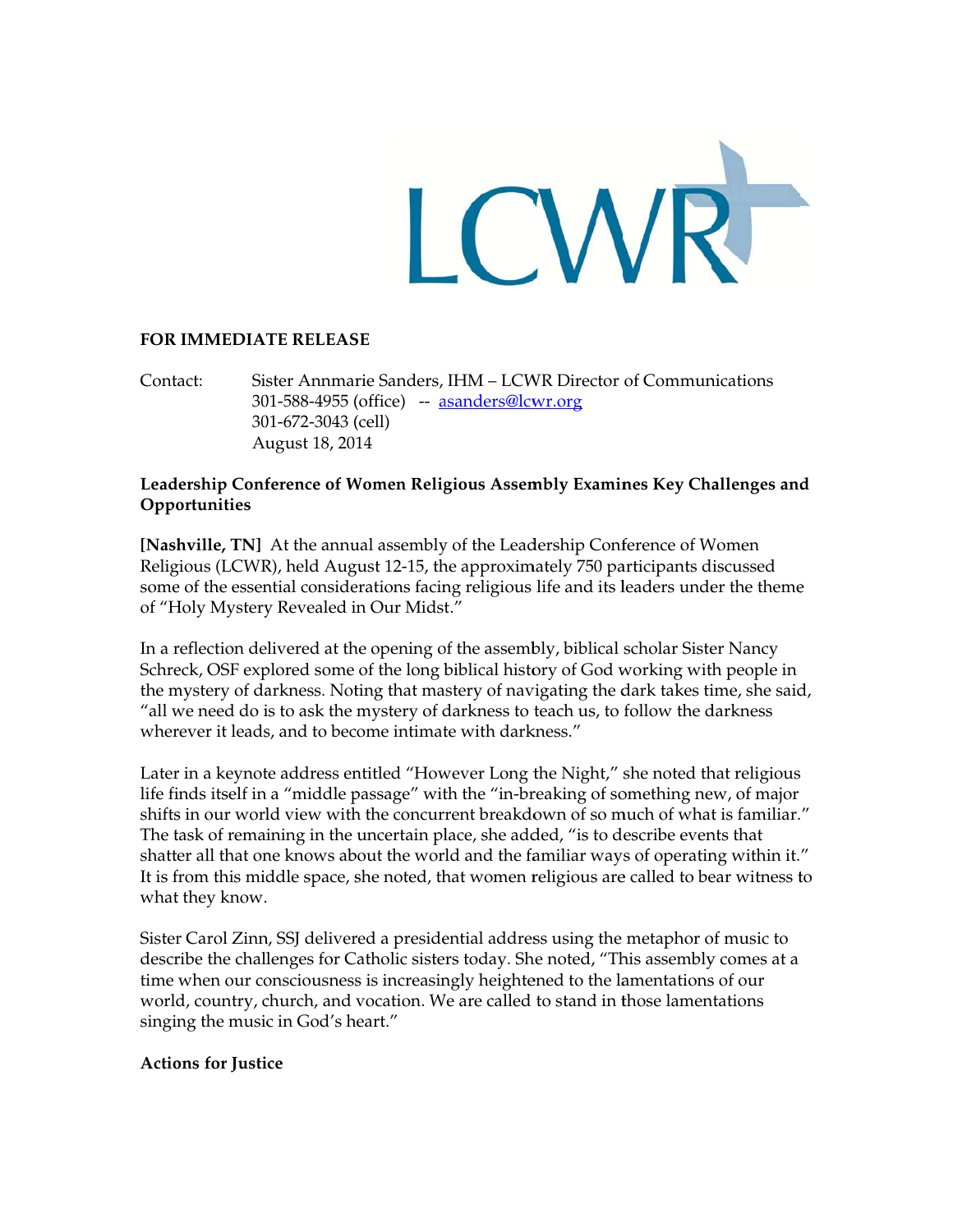LCWR members from the local region led the participants in a justice action focused on a call to move toward use of renewable energy sources. Panelists spoke who have been advocating for an end to mountaintop removal in Tennessee and Kentucky and advocating against the pipeline in Kentucky as well as hydrofracking in Ohio. Following their presentation, the LCWR members signed postcards to persons in power positions who have led efforts for clean energy, protecting fresh water, and addressing global climate change issues, expressing gratitude and pledging support for these efforts. Throughout the United States, congregations that are members of LCWR have been making significant efforts to use renewable energy sources as well as to implement many other sustainable practices on the properties they own.

The conference passed a resolution to promote the national transition from fossil fuel energy sources to renewable energy sources as soon as possible. The members also passed a resolution to ask Pope Francis to formally repudiate the period of Christian history that used religion to justify political and personal violence against indigenous nations and peoples and their cultural, religious, and territorial identities.

More than 270 leaders also joined in a discussion about the needs of and responses to children and families fleeing violence in their home countries and seeking refuge in the United States.

# **LCWR Call for 2015-2022**

The members unanimously affirmed a new LCWR Call, a seven-year plan for the conference. The call enumerates initiatives for working with the evolving realities facing US religious life which includes accompanying congregations in their transformational stages, as well as those immigrating to the United States. Other initiatives involve preparing Catholic sisters for leadership in the emerging intercultural, global reality. In addition, the plan pledges LCWR's collective voice, resources, and power in solidarity with others to establish economic justice, abolish modern-day slavery, ensure immigrant rights, promote nonviolence, and protect Earth and its biosphere.

## **CDF Doctrinal Assessment**

During the assembly, the LCWR officers updated the members on their work with the bishops delegated by the Congregation for the Doctrine of the Faith to implement a mandate of reform. Following discussion of the update, the members offered direction to the LCWR national board and to the LCWR presidency for its work with Archbishop J. Peter Sartain.

Immediately following the assembly, the 21-member LCWR national board held a threeday meeting that began with a one-hour session with Archbishop Sartain. At the conclusion of its meeting, the board issued the following statement:

Our study, discernment, and prayer led us to reaffirm our strong belief that ongoing conversation with church leadership is key to building effective working relationships that enable both women religious and church leaders to serve the world. It is our deepest hope to resolve the situation between LCWR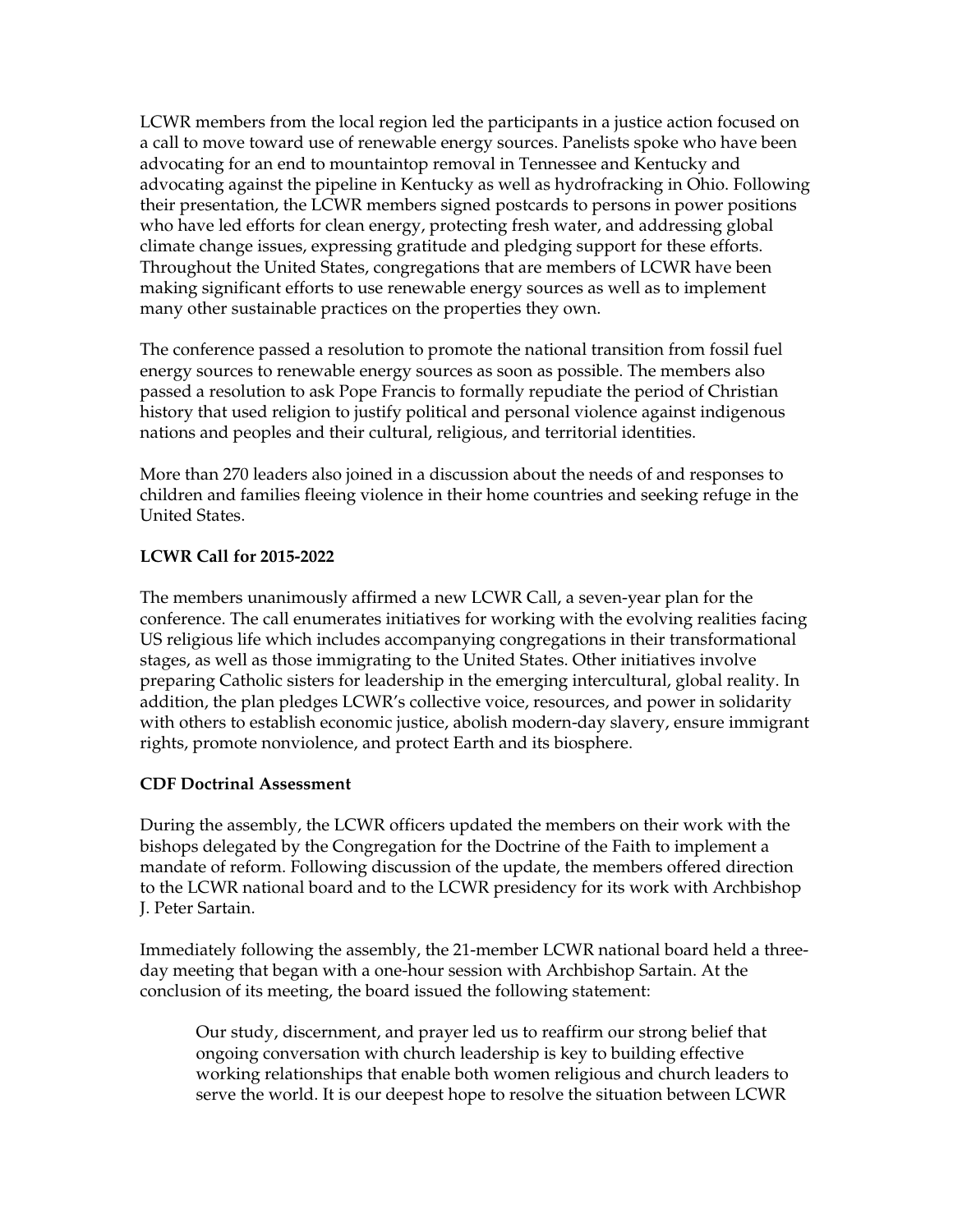and CDF in a way that fully honors our commitment to fulfill the LCWR mission as well as protect the integrity of the organization.

We will continue in the conversation with Archbishop Sartain as an expression of hope that new ways may be created within the church for healthy discussion of differences. We know that thousands of persons throughout the country and around the world long for places where they can raise questions and explore ideas on matters of faith in an atmosphere of freedom and respect. We believe that the ongoing conversations between CDF and LCWR may model a way of relating that only deepens and strengthens our capacity to serve a world in desperate need of our care and service.

## **Outstanding Leadership Award**

During the assembly, LCWR bestowed the 2014 Outstanding Leadership Award on theologian Sister Elizabeth A. Johnson, CSJ, recognized by many as today's leading US Catholic feminist theologian. The conference honored her work as an educator, public lecturer, writer, and ground-breaking scholar, particularly in the areas of the mystery of God, Jesus Christ, Mary and the saints, science and religion, the problem of suffering, ecological ethics, and issues related to justice for women.

#### **Election of Officers**

At the conclusion of the assembly, Sister Sharon Holland, a member of the leadership team of the Sisters, Servants of the Immaculate Heart of Mary in Monroe, Michigan, assumed the office of LCWR president for 2014-2015. Prior to her election to congregation leadership, she was one of the highest-ranking women at the Vatican where she spent 21 years on the staff of the Congregation for Institutes of Consecrated Life and Societies of Apostolic Life.

The conference also voted in Sister Marcia Allen, CSJ as its president-elect. Currently, the president of the Sisters of St. Joseph of Concordia, Kansas, Sister Marcia had served as vice-president of her community for two terms (1979-1987); president for two terms (1987-1995) and re-elected to two more terms (2008 -2016); and is also a staff member of Manna House of Prayer.

The conference also elected Sister Mary Beth Gianoli, OSF, a leadership team member and congregational secretary of the Sisters of St. Francis of Oldenburg, Indiana as the LCWR secretary.

LCWR has nearly 1400 members who are elected leaders of their religious orders, representing approximately 57,000 Catholic sisters. The conference develops leadership, promotes collaboration within church and society, and serves as a voice for systemic change.